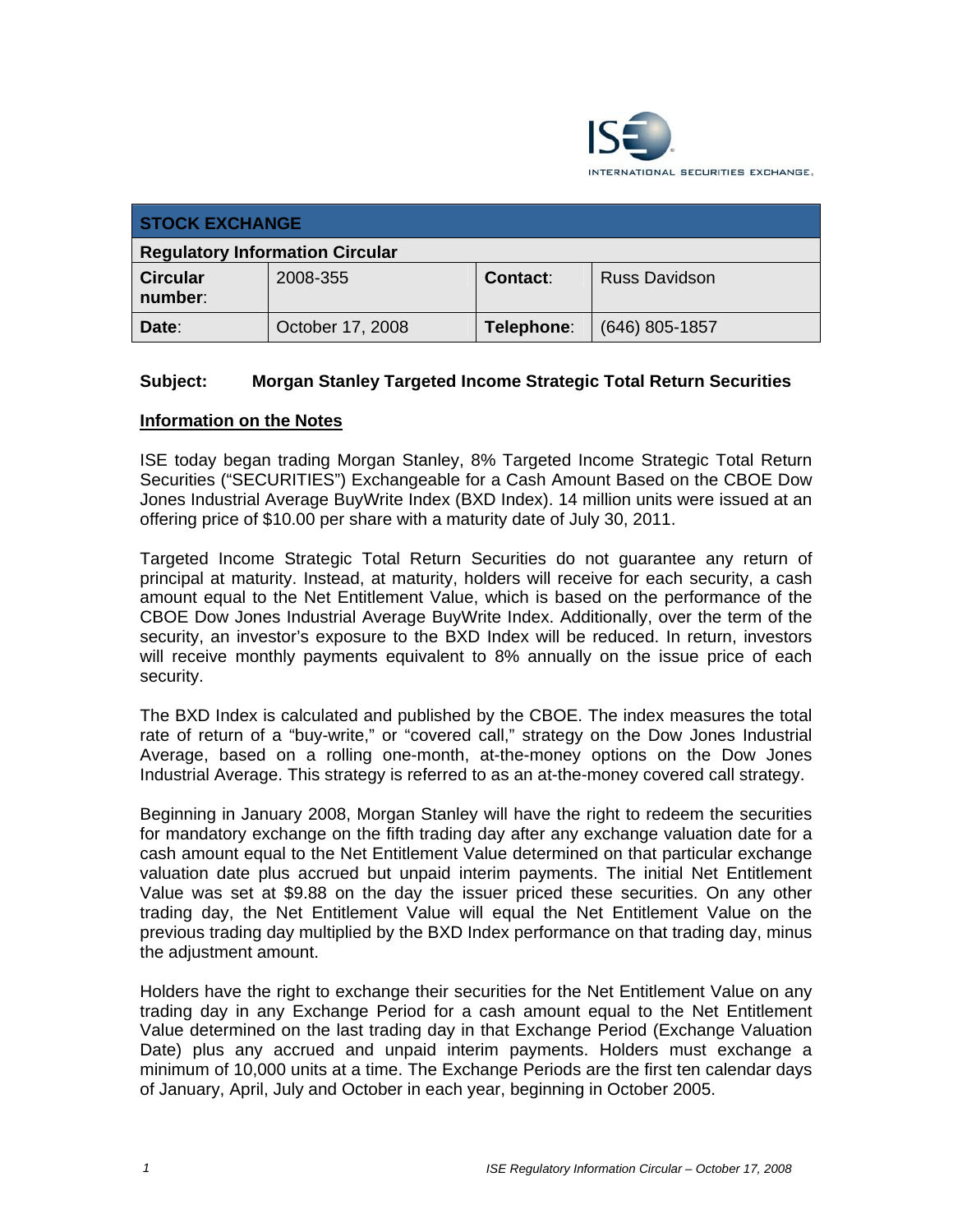Unlike ordinary debt securities, the securities do not guarantee any return of principal at maturity.

There can be no assurances as to how the securities will trade in the secondary market or whether such market will be liquid or illiquid. Securities with characteristics similar to the securities are unique securities, and there is currently no secondary market for the securities.

Since all payments, which may be due to holders of DBY, are the sole responsibility of the Issuer, it is the credit of Morgan Stanley that stands behind DBY.

The market value for the securities will be affected by a number of factors including, but not limited to, the volatility of the CBOE DJIA BuyWrite Index, the dividend rate on the stocks underlying the CBOE DJIA BuyWrite Index, market interest and yield and the time remaining to the maturity of the securities.

Information concerning taxation may be found in the Prospectus.

The Trustee for this security is JPMorgan Chase Bank.

Trading in the shares on ISE is on a UTP basis and is subject to ISE equity trading rules. The shares will trade from 9:00 a.m. until 4:00 p.m. Eastern Time. Equity Electronic Access Members ("Equity EAMs") trading the shares during the Pre-Market Session are exposed to the risk of the lack of the calculation or dissemination of underlying index value or intraday indicative value ("IIV"). For certain derivative securities products, an updated underlying index value or IIV may not be calculated or publicly disseminated in the Pre-Market hours. Since the underlying index value and IIV are not calculated or widely disseminated during Pre-Market hours, an investor who is unable to calculate implied values for certain derivative securities products during Pre-Market hours may be at a disadvantage to market professionals.

Equity EAMs also should review NASD Notice to Members 03-71 for guidance on trading these products. The Notice reminds members of their obligations to: (1) conduct adequate due diligence to understand the features of the product; (2) perform a reasonable-basis suitability analysis; (3) perform customer-specific suitability analysis in connection with any recommended transactions; (4) provide a balanced disclosure of both the risks and rewards associated with the particular product, especially when selling to retail investors; (5) implement appropriate internal controls; and (6) train registered persons regarding the features, risk and suitability of these products.

**This Regulatory Information Circular is not a statutory Prospectus. Equity EAMs should consult the Trust's Registration Statement, SAI, Prospectus and the Fund's website for relevant information.**